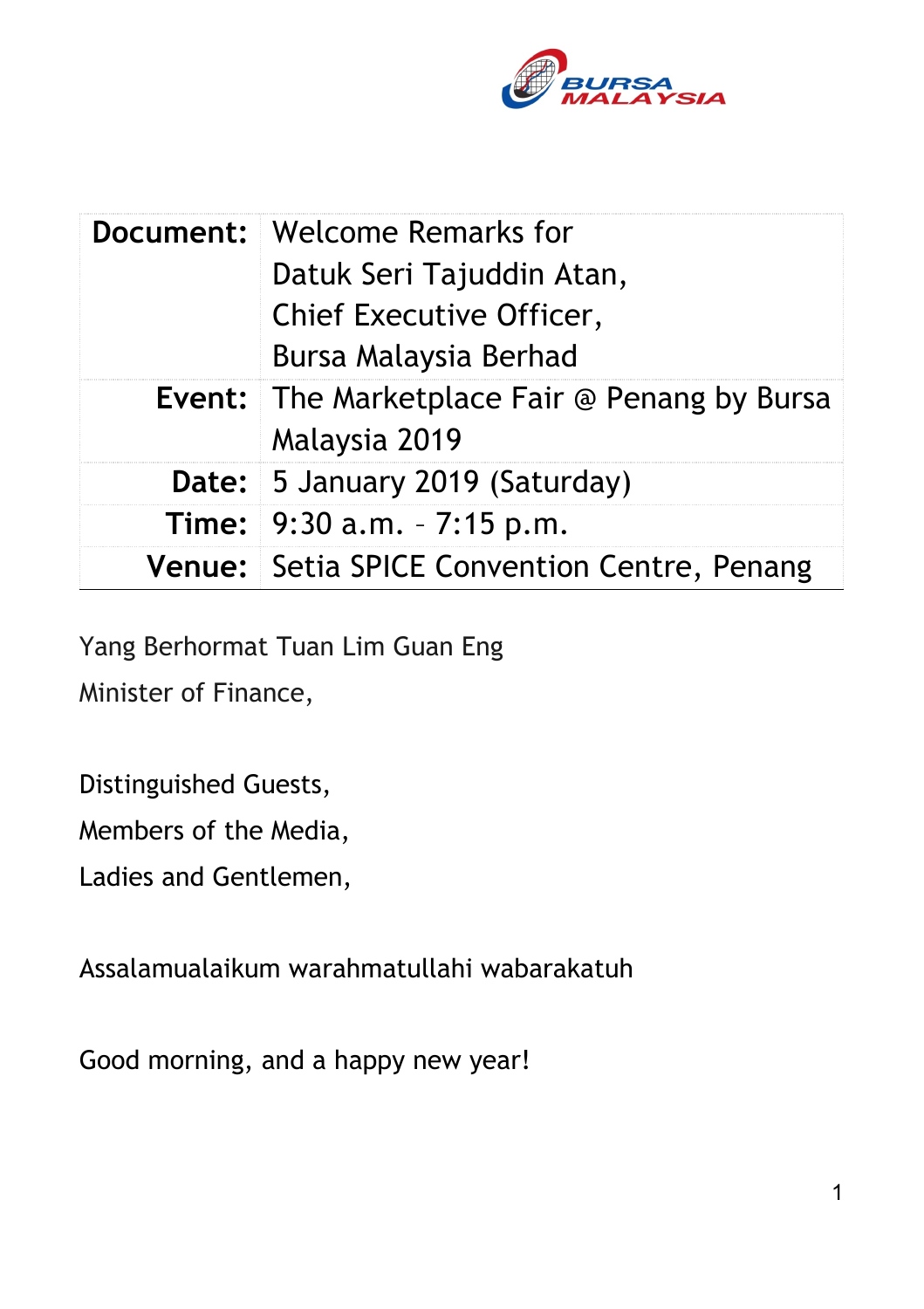- 1. Let me begin by welcoming all of you to the **Marketplace Fair @ Penang** by Bursa Malaysia.
- 2. We are honoured to have here with us today, the **Minister of Finance, Yang Berhormat Tuan Lim Guan Eng**. Thank you YB for honouring us with your presence this morning.
- 3. 2019 has been designated by Bursa Malaysia as the **Retail Invest Year with the theme "Invest Bursa, Invest in You"**, where we are rolling out a **year-long retail investor campaign** comprising fun outreach activities such as today's event, educational programmes and financial literacy initiatives to create awareness about stock market investing among Malaysians from all walks of life.
- 4. We are indeed honoured to kick off our campaign in **Penang, a city rich with cultural heritage, arts and thriving businesses.** It is the natural choice for this **flagship inaugural Marketplace Fair**, emphasising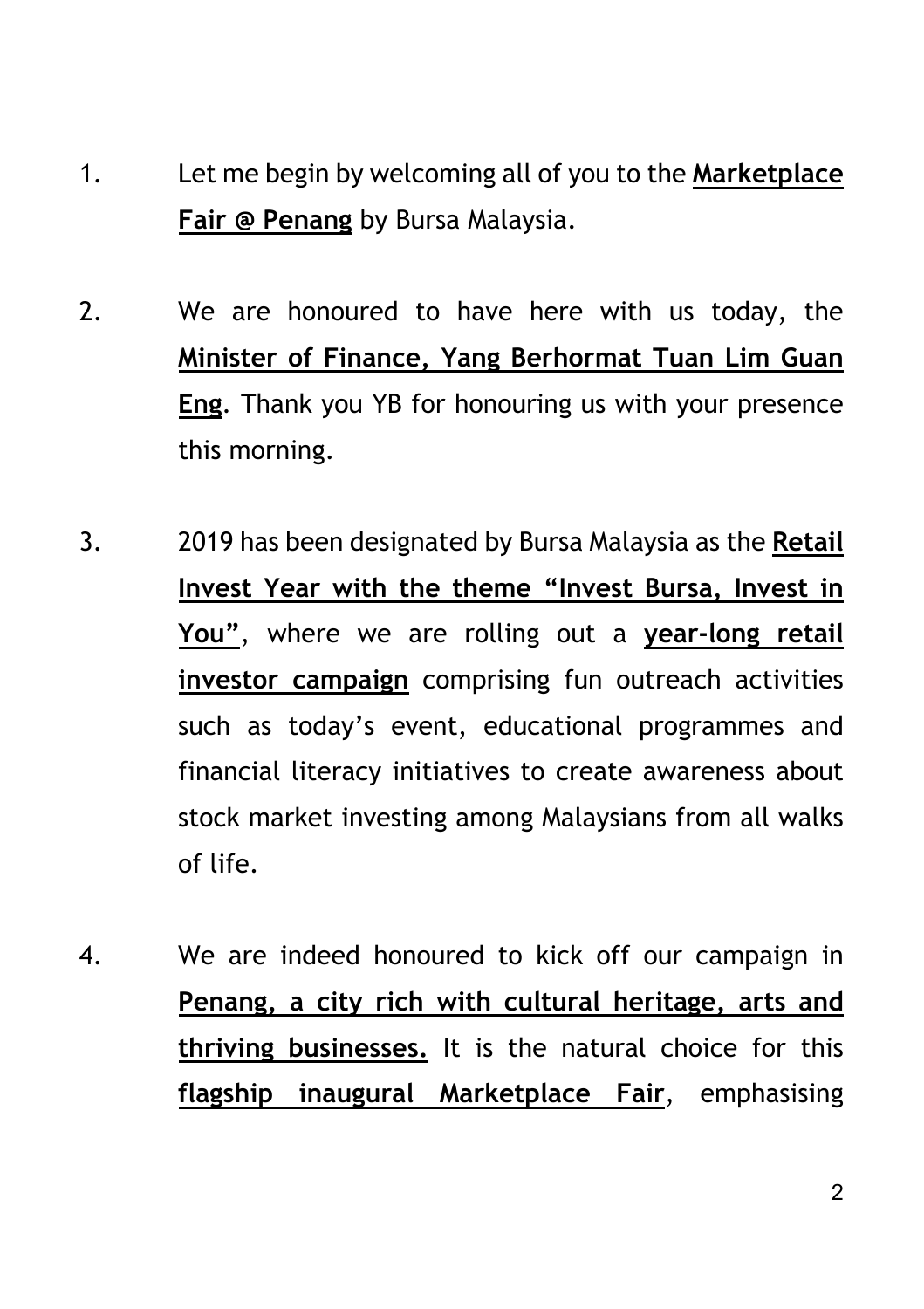perfectly the vibrant colours of Malaysia and the **interesting contrast between our cultural past and our aspiration for a better future** through prudent financial management and investment.

Ladies and Gentlemen,

- 5. To give you some background, in July 2018, Bursa Malaysia invited Y.B. Tuan Lim Guan Eng to launch our hugely successful **Shariah Investing Fair 2018 in Kuala Lumpur, which attracted over 11,000 visitors**. It was at this event that the idea of the Marketplace Fair @ Penang was first mooted during my conversation with the honourable Finance Minister.
- 6. I recalled his **passion and commitment** in improving the financial literacy and investment knowledge of the people, and his **enthusiasm towards the idea of having a similar investor education event in his home state of Penang**. Half a year later, we have turned the idea into reality, and true enough, Y.B. Tuan Lim is here to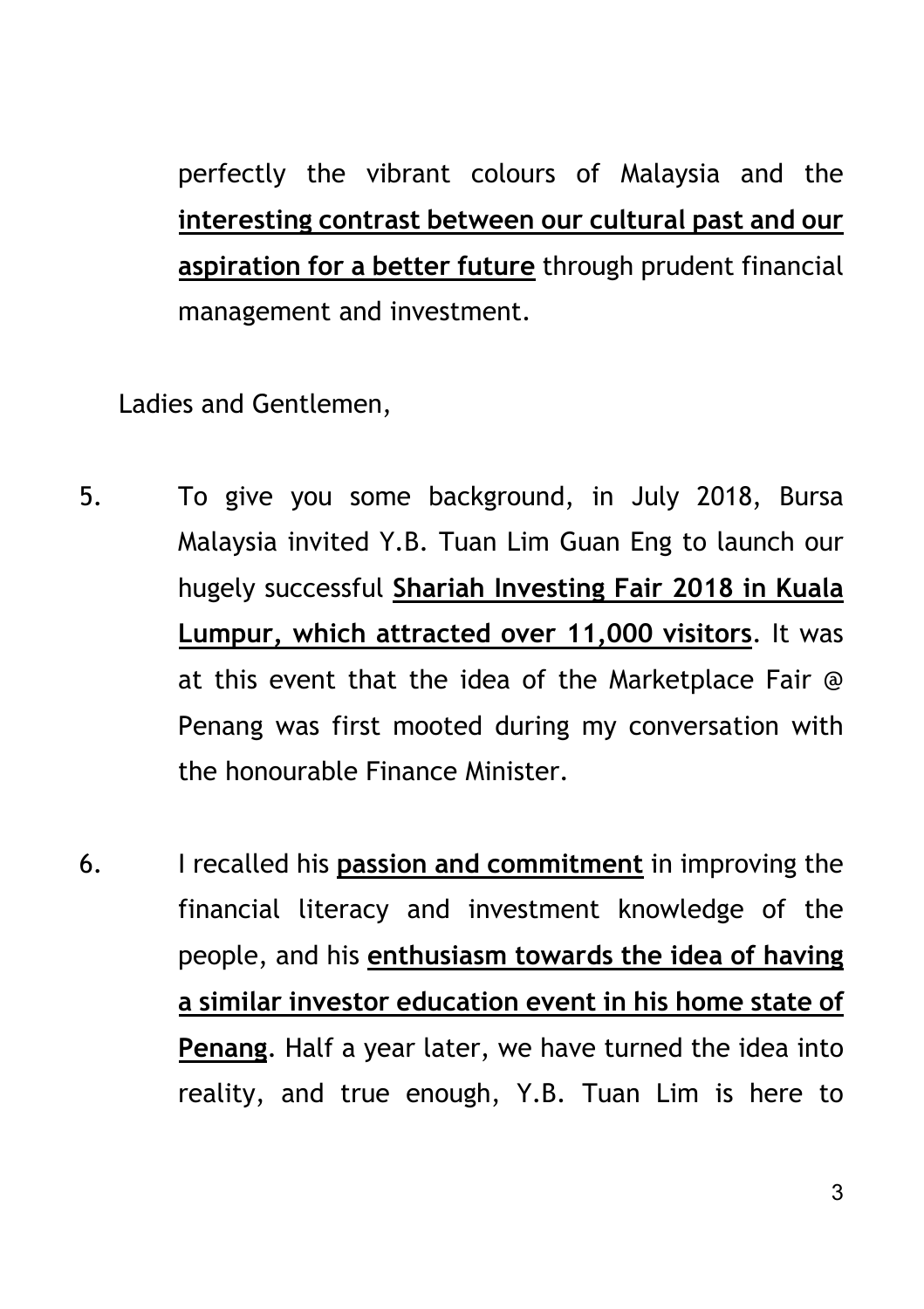support the event. For this, we are truly honoured and grateful.

- 7. Ensuring that today's event is fun-filled and familyoriented allows us to reach out to the community at large encompassing **potential investors, passive investors, seasoned investors, female investors and millennials**.
- 8. Amid this carnival-like atmosphere, what we want to convey at this event is that **wealth creation through stock market investing is for everyone** – and with good financial literacy and investing knowledge, you can access a multitude of diverse investment opportunities to help you grow value and achieve your financial goals.
- 9. To share some statistics on retail investors in Penang, in terms of Retail CDS account holder numbers, **Penang is currently ranked 4th among Malaysian states** behind Selangor, Wilayah Persekutuan and Johor. **Of the total number of CDS accounts in Penang, only 16% are held by millennials aged below 35**.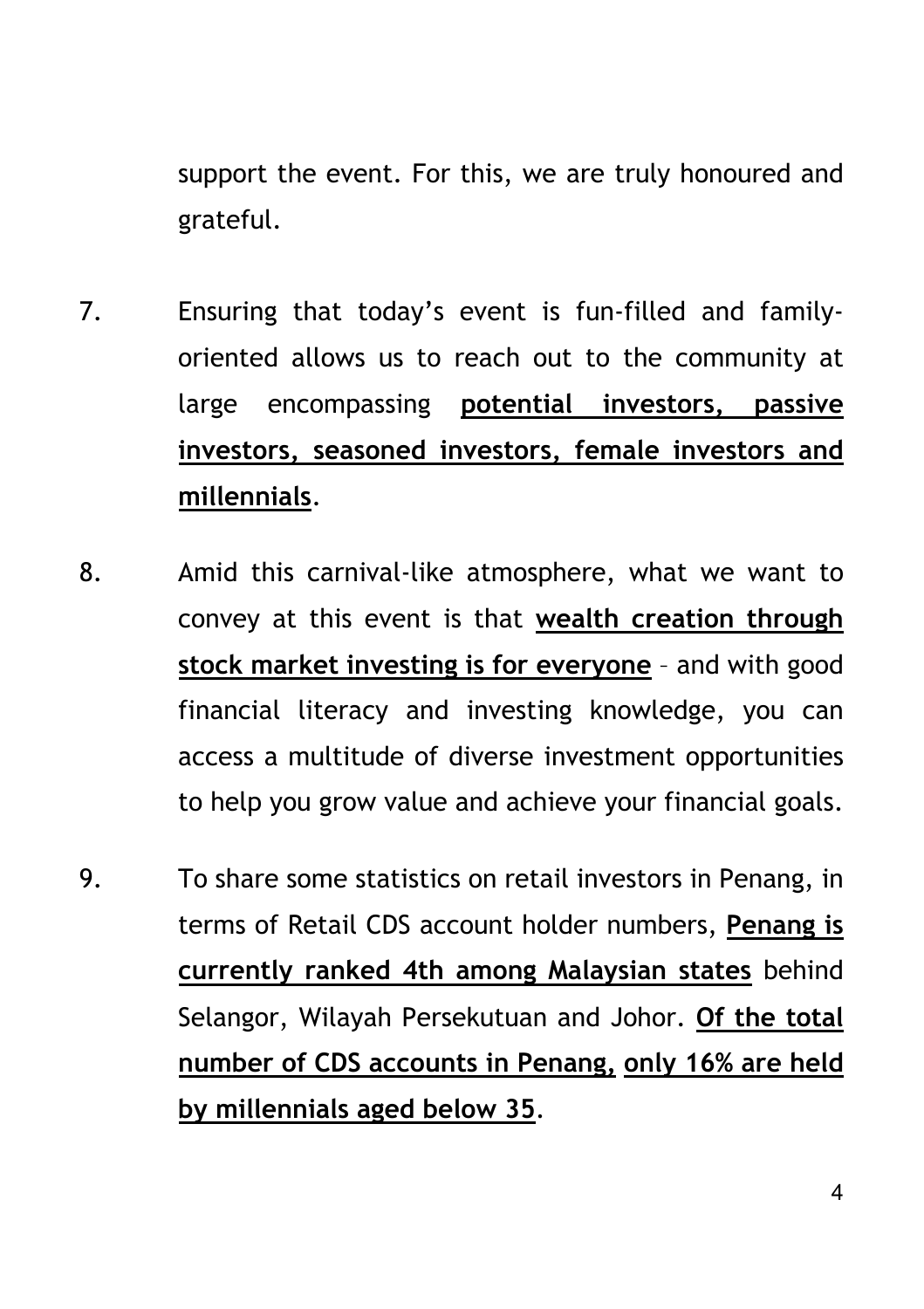- 10. As such, we hope today's event with its **engaging and educational content will help grow interest among Penangites, especially millennials,** to participate more actively in the stock market.
- 11. For the **millennials and young people** present here today, as you climb the income bracket and take on decision-making roles on financial matters for the family, it is important that you have **access to the knowledge and tools** that will equip you to make good, informed decisions in growing your wealth.
- 12. Therefore, I hope the sessions by our line-up of great speakers, including investment gurus such as Fred Tam & Ezone, Pauline Teo and Tuan Haji Asri Ahmad, will provide you with beneficial information to apply to your personal finance management plan and investment goals.
- 13. For our **seasoned investors**, we also have a **series of presentations by public-listed companies and product**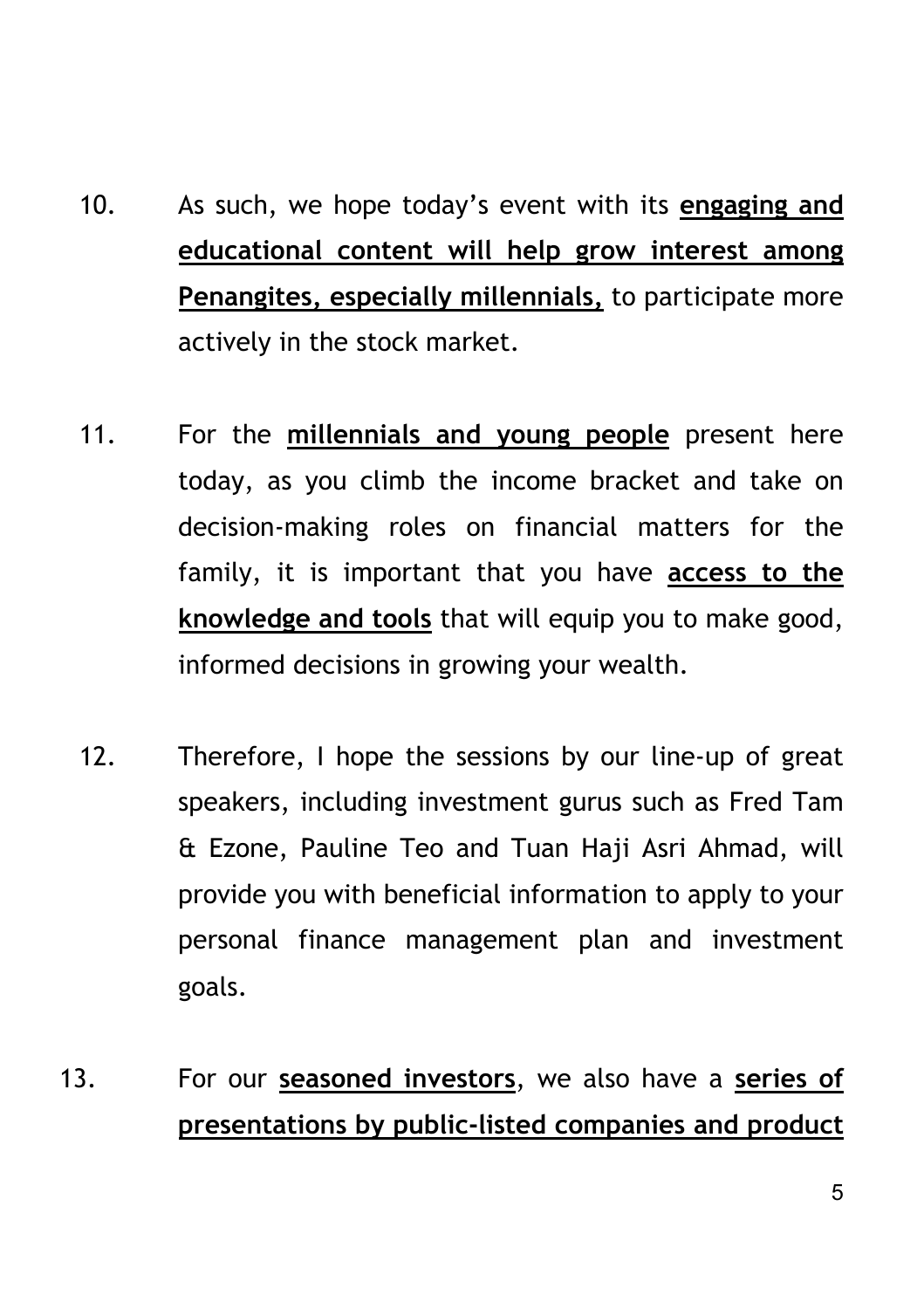**information sessions** that may interest you in diversifying your portfolio.

14. In addition to these talks, we have **activities designed to encourage money management skills and seed financial literacy awareness among the young.** Through this, we hope to help nurture the next generation of Malaysians who are confident in financial matters and investment-savvy.

Ladies and Gentlemen,

- 15. **Last year, retail participation contributed to 22% of total trade participation** on Bursa Malaysia, which is an **increase from the 19% recorded in 2017**.
- 16. This increase was a cumulative result of several initiatives to encourage retail participation, which saw **110,000 new retail accounts opened in 2018**. This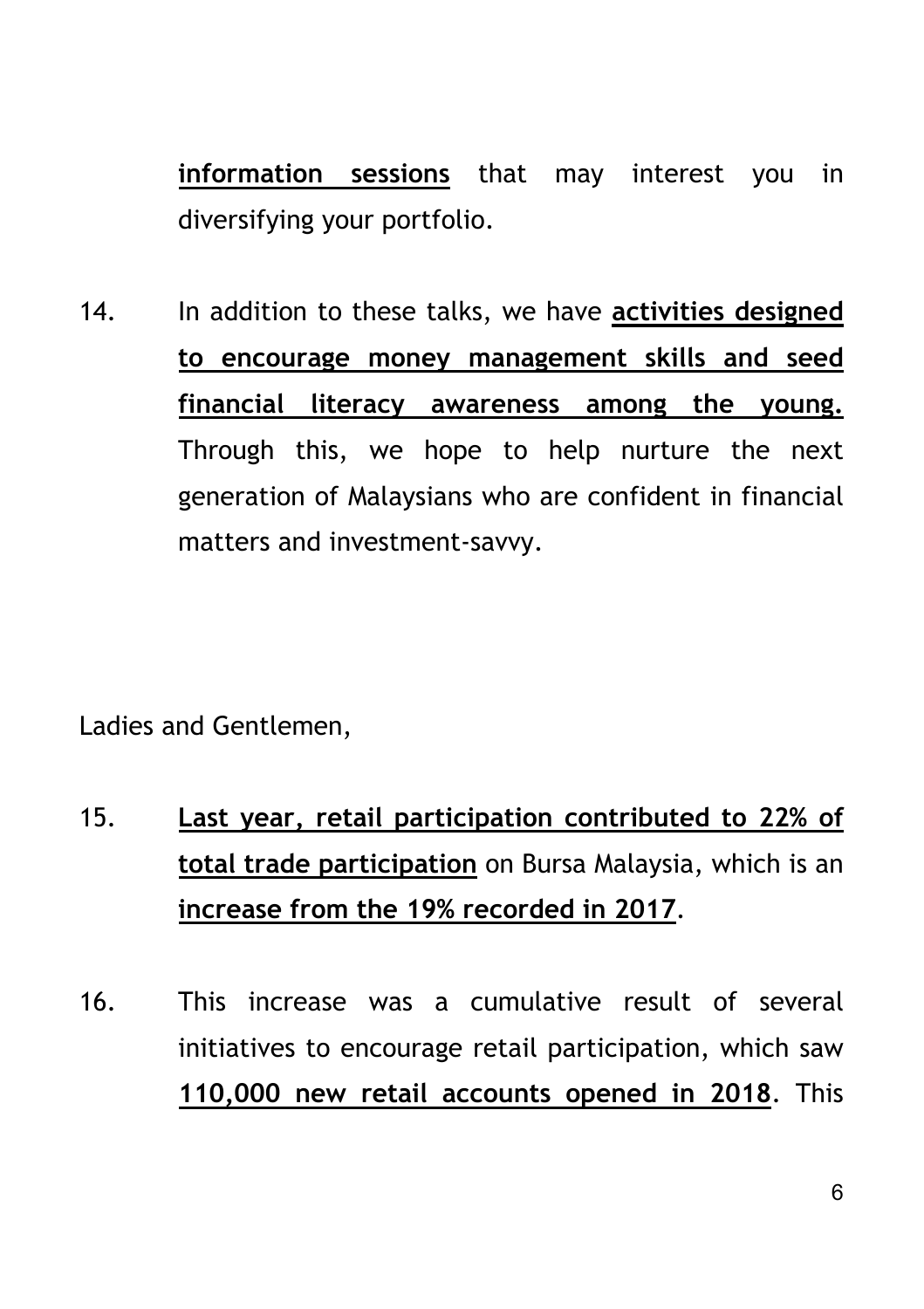## brings the **total number of CDS accounts in Bursa Malaysia to 2.6 million**.

- 17. There is more to be done, of course. As the national Exchange, Bursa Malaysia is committed to enhancing financial literacy among Malaysians. In our drive to nurture a more vibrant capital market, we must also be proponents of investing and financial literacy to encourage higher retail participation.
- 18. Our pursuit is evident through the **education workshops, seminars and also webinars** that we run on a continuous basis. Last year alone, we **conducted 450 sessions nationwide**, to encourage everyday Malaysians to invest and trade in the capital market as a means of growing the value of their savings towards achieving their financial goals.
- 19. **As part of Retail Invest Year 2019, over 570 sessions are planned into our calendar this year, including more than 20 sessions to be held in Penang.**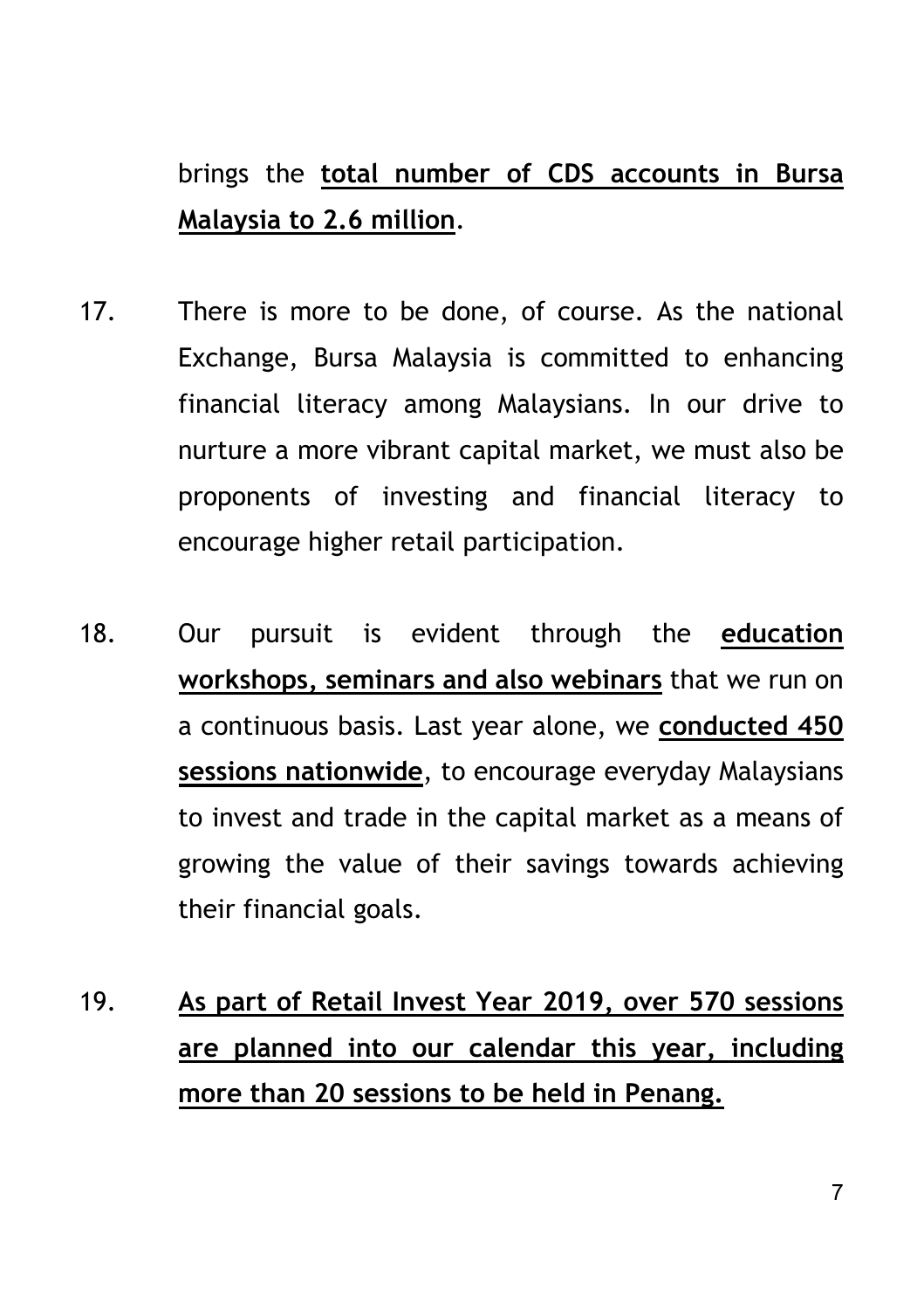- 20. Further to this, we have also enhanced our **Bursa Marketplace website and app** with a more user-friendly interface to highlight our investor outreach initiatives. This is **especially helpful for novice investors**, and you can now have virtual access to capital market information, anytime and anywhere.
- 21. Towards this end, we invite all of you to participate in all the above-mentioned events, both onsite as well as online.
- 22. Apart from the investor education programmes, I am pleased to share that the Exchange will be **introducing more Exchange Traded Funds or ETF products** to the retail market this year, **to cater to the varying segments and investment appetites of our investors and traders.**
- 23. Unlike individual shares, ETFs hold a basket of securities with the objective of mimicking the performance of an index. You can gain exposure to a group of equities in a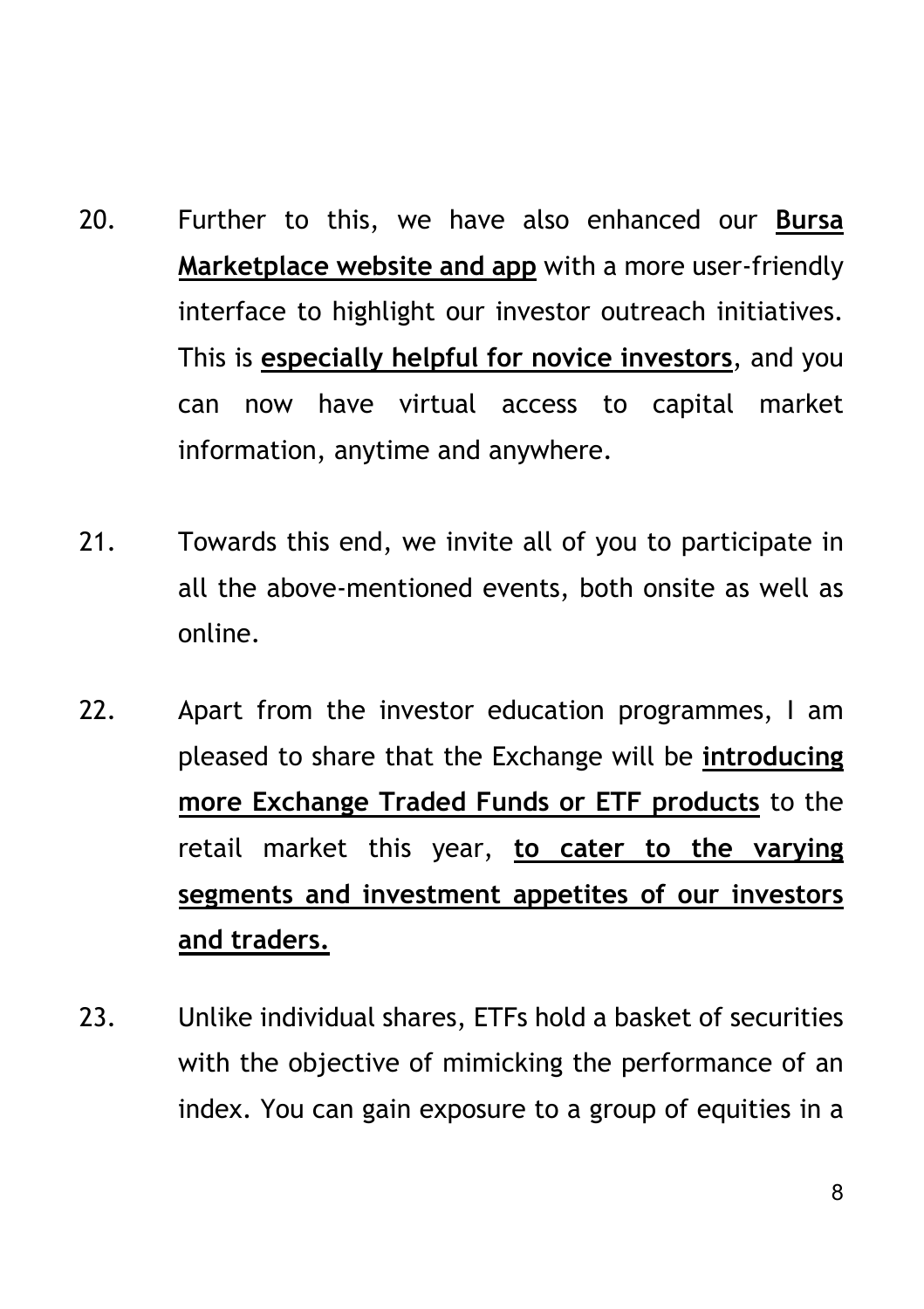single transaction. ETFs also help you to diversify risks and have lower management fees compared to unit trusts, which makes them more economical to buy and maintain in the long run.

- 24. On this note, our **incentive programmes continue to run, including the stamp duty waiver for mid and small cap stocks as well as ETFs.**
- 25. With this line-up of initiatives ready for roll-out this year, I look forward to even more Malaysians taking their first steps into capital market investing, and joining Bursa Malaysia as we create opportunities and grow value.

Ladies and gentlemen,

26. Before we hear from the honourable Finance Minister, I would like to extend a big **thank you to our sponsors**